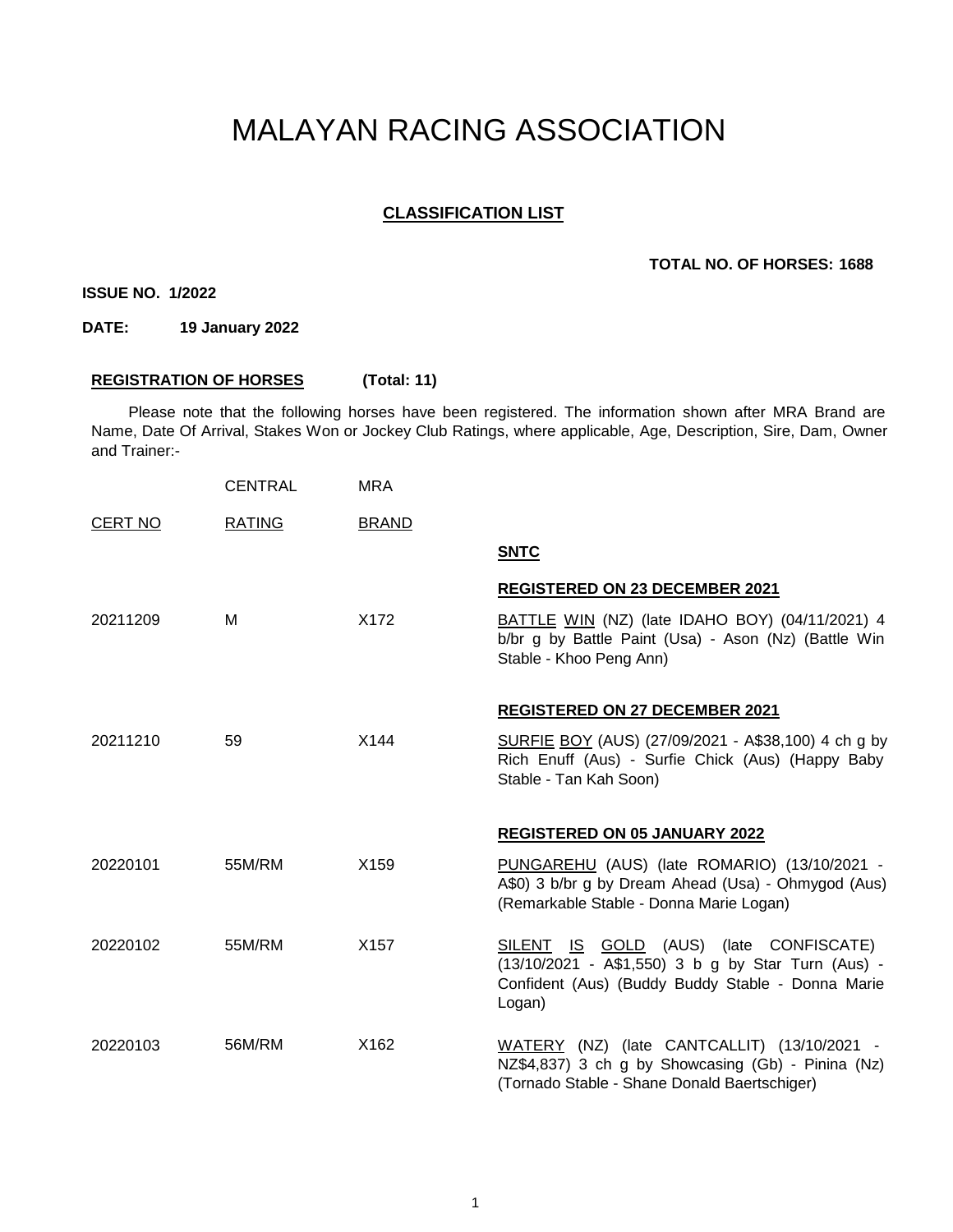|          |           |      | <b>REGISTERED ON 07 JANUARY 2022</b>                                                                                                                                 |
|----------|-----------|------|----------------------------------------------------------------------------------------------------------------------------------------------------------------------|
| 20220104 | 60        | X161 | SACRED SUITE (NZ) (13/10/2021 - A\$74,935) 5 br g by<br>Sacred Falls (Nz) - Suitely (Aus) (Raffles Racing Stable -<br>Tan Eng Tee Jerome)                            |
| 20220105 | 60        | X175 | GRAVITON (AUS) (late TOO MUCH HEAT) (15/11/2021<br>- A\$20,500) 4 br g by Sizzling (Aus) - Touch Too Much<br>(Aus) (Steven Harold Burridge - Steven Harold Burridge) |
| 20220106 | 55M/RM    | X176 | MR PACINO (AUS) (late MEA CULPA) (15/11/2021 -<br>A\$1,500) 3 b g by Flying Artie (Aus) - Sweet Redemption<br>(Aus) (Oscar Racing Stable - Steven Harold Burridge)   |
| 20220107 | <b>RM</b> | X174 | <b>ENGINE START</b> (NZ) (04/11/2021) 3 b g by Highly<br>Recommended (Aus) - Melrose Gardens (Nz) (The<br>Sisterhood Stable - Ong Koon Yew Jason)                    |
| 20220108 | <b>RM</b> | X187 | HEALTHY BABY (NZ) (08/12/2021) 3 b g by Sweynesse<br>(Aus) - Raise Your Voice (Nz) (The Sisterhood Stable -<br>Ong Koon Yew Jason)                                   |
| 20220109 | <b>RM</b> | X181 | OUTFIT (NZ) (08/12/2021) 3 b g by Turn Me Loose (Nz) -<br>Designacat (Nz) (Tornado Stable - Shane Donald<br>Baertschiger)                                            |

(M) denotes Maiden

(RM) renotes Restricted Maiden

## **CHANGE OF NAMES**

PEARL KING changed to THE NEXT WAVE (w.e.f 24 January 2022) WHOWHATWHENWHYHOW changed to GOLD SKY EXPRESS (w.e.f 10 January 2022) KOBE changed to FLYING DURUMI (w.e.f 03 January 2022) TRUE FRIEND changed to HAIRY FIST (w.e.f 10 January 2022) MAAROOF changed to KRANJI JEWEL (w.e.f 10 January 2022) CIRCUIT BREAKER changed to SMALL CHILLI (w.e.f 10 January 2022) MAYMUN changed to JAPAN CAPTAIN (w.e.f 17 January 2022) TERRIFIC changed to CONFLAGRANCE (w.e.f 10 January 2022) DINAR changed to GOLD TEN SIXTY-ONE (w.e.f 10 January 2022)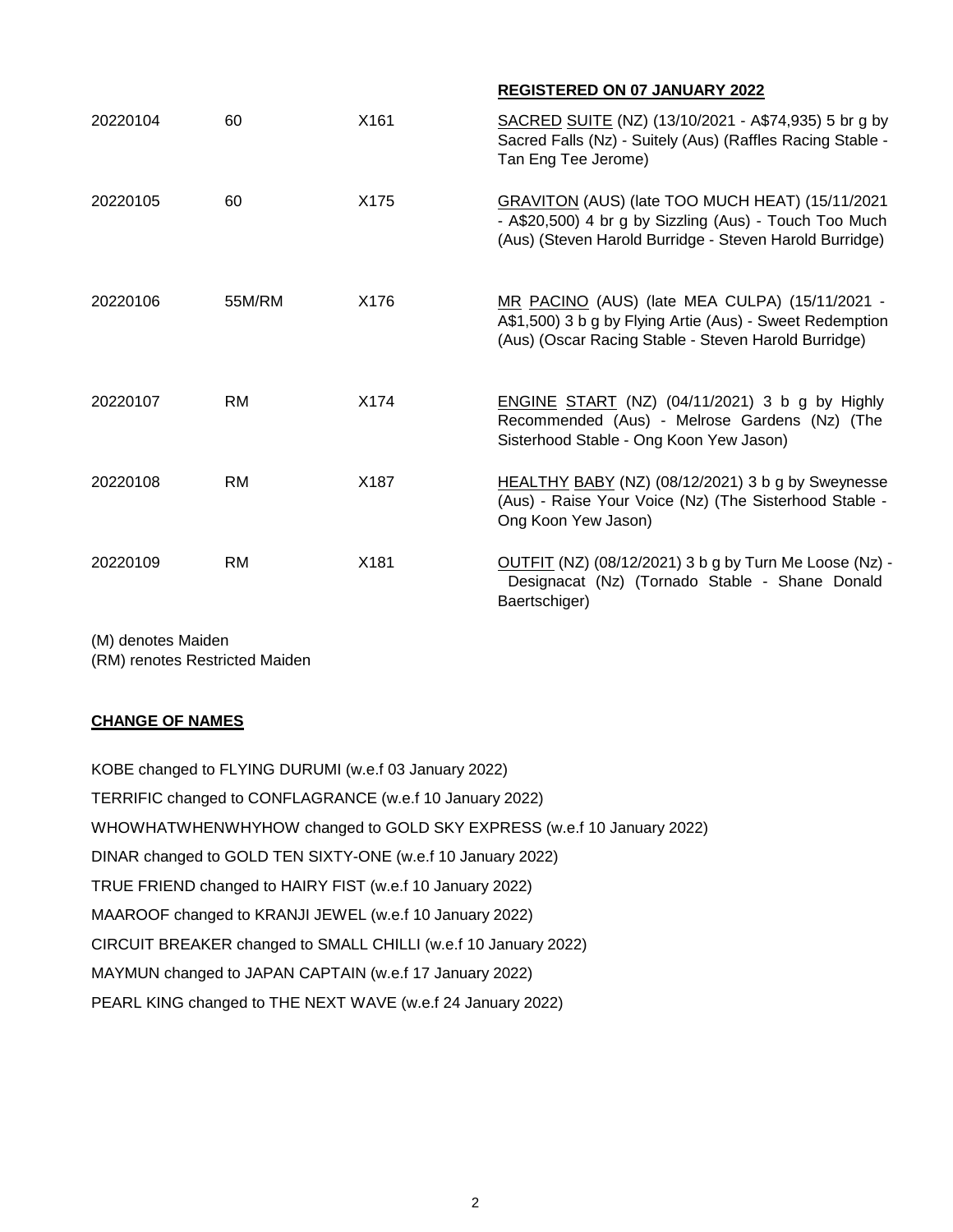# **TRANSFER OF HORSES**

| <b>Name of Horse</b>      | <b>MRA</b><br><b>Brand No.</b> | <b>Previous</b><br><b>Trainer</b> | <b>Current Trainer</b> | Date of<br><b>Transfer</b> |
|---------------------------|--------------------------------|-----------------------------------|------------------------|----------------------------|
| <b>CANDY RAIN</b>         | V158                           | <b>J PETERS</b>                   | <b>F MAYNARD</b>       | 03/12/2021                 |
| <b>MARCUS ANTONIUS</b>    | K429                           | <b>M WALKER</b>                   | <b>SHAMILTON</b>       | 03/12/2021                 |
| <b>SEVEN SUNDAE</b>       | V45                            | J ONG                             | <b>HY CHENG</b>        | 03/12/2021                 |
| <b>SUNRISE</b>            | X64                            | <b>M WALKER</b>                   | <b>R LINES</b>         | 03/12/2021                 |
| <b>INHERIT</b>            | K195                           | <b>M WALKER</b>                   | J ONG                  | 06/12/2021                 |
| <b>SO HI CLASS</b>        | H <sub>557</sub>               | <b>M CLEMENTS</b>                 | J ONG                  | 06/12/2021                 |
| <b>MOONGATE GOLD</b>      | H <sub>158</sub>               | <b>R LINES</b>                    | <b>WC LIM</b>          | 07/12/2021                 |
| <b>SHINE SHINE</b>        | V149                           | CC OOI                            | <b>SY LIM</b>          | 07/12/2021                 |
| <b>BAGHDAD</b>            | K249                           | <b>SHAMILTON</b>                  | <b>K ANANTHEN</b>      | 08/12/2021                 |
| <b>LADY BLA BLA</b>       | V272                           | MW TEH                            | K COETZEE              | 09/12/2021                 |
| <b>MAT ROCK</b>           | V <sub>184</sub>               | MW TEH                            | K COETZEE              | 09/12/2021                 |
| <b>RIDE A WHITE HORSE</b> | V273                           | MW TEH                            | K COETZEE              | 09/12/2021                 |
| <b>AUTUMN BLITZ</b>       | K447                           | PK LEONG                          | <b>SY LIM</b>          | 13/12/2021                 |
| <b>FORTUNE SPIRIT</b>     | R590                           | K P HOY                           | <b>MP THWAITES</b>     | 13/12/2021                 |
| <b>HAALAND</b>            | X61                            | <b>E BREUKELEN</b>                | CC OOI                 | 13/12/2021                 |
| <b>HAZARD</b>             | X62                            | <b>E BREUKELEN</b>                | CC OOI                 | 13/12/2021                 |
| <b>KANTE</b>              | H112                           | <b>E BREUKELEN</b>                | CC OOI                 | 13/12/2021                 |
| <b>STORM WARNING</b>      | E30                            | S SHANMUGAM                       | S DEVA RAJ             | 13/12/2021                 |
| <b>TOOBIGTOFAIL</b>       | N659                           | PK LEONG                          | <b>SY LIM</b>          | 13/12/2021                 |
| <b>VEGAS SHOWGIRL</b>     | X92                            | T ASOGAN                          | <b>HS LIM</b>          | 13/12/2021                 |
| <b>MR CLINT</b>           | E187                           | <b>HW TAN</b>                     | J ONG                  | 15/12/2021                 |
| I'M SMART GREY            | H448                           | CC OOI                            | <b>HY CHENG</b>        | 16/12/2021                 |
| <b>PACIFIC MISSION</b>    | E576                           | <b>HY CHENG</b>                   | <b>PLEE</b>            | 16/12/2021                 |
| <b>PONTIANAK</b>          | V185                           | MW TEH                            | <b>S SHANMUGAM</b>     | 16/12/2021                 |
| <b>SUPER HARD</b>         | E452                           | <b>HY CHENG</b>                   | P LEE                  | 16/12/2021                 |
| <b>MON ENERGY</b>         | H <sub>234</sub>               | PK LEONG                          | <b>WC LIM</b>          | 20/12/2021                 |
| <b>ACCUMULATION</b>       | H <sub>32</sub>                | <b>M WALKER</b>                   | <b>D LOGAN</b>         | 22/12/2021                 |
| <b>ADMIRAL WINSTON</b>    | H551                           | <b>M WALKER</b>                   | <b>D LOGAN</b>         | 22/12/2021                 |
| AFTERMATH                 | V260                           | <b>M WALKER</b>                   | D LOGAN                | 22/12/2021                 |
| <b>AXEL</b>               | H <sub>101</sub>               | <b>M WALKER</b>                   | D LOGAN                | 22/12/2021                 |
| <b>BROADWAY SUCCESS</b>   | H103                           | <b>M WALKER</b>                   | D LOGAN                | 22/12/2021                 |
| <b>BUDDY BUDDY</b>        | K141                           | <b>M WALKER</b>                   | D LOGAN                | 22/12/2021                 |
| <b>COUSTEAU</b>           | E584                           | <b>M WALKER</b>                   | D LOGAN                | 22/12/2021                 |
| <b>EXDREAM</b>            | V60                            | <b>M WALKER</b>                   | D LOGAN                | 22/12/2021                 |
| <b>GLORIA MARIS</b>       | H384                           | <b>SYLIM</b>                      | <b>SHAMILTON</b>       | 22/12/2021                 |
| <b>HIGH WATER</b>         | X107                           | <b>M WALKER</b>                   | D LOGAN                | 22/12/2021                 |
| <b>MASTER RYKER</b>       | V <sub>59</sub>                | <b>M WALKER</b>                   | D LOGAN                | 22/12/2021                 |
| <b>MYSTERY POWER</b>      | V <sub>222</sub>               | <b>M WALKER</b>                   | D LOGAN                | 22/12/2021                 |
| <b>OUR SECRET WEAPON</b>  | V83                            | <b>M WALKER</b>                   | D LOGAN                | 22/12/2021                 |
| <b>REIGNITE</b>           | V259                           | <b>M WALKER</b>                   | D LOGAN                | 22/12/2021                 |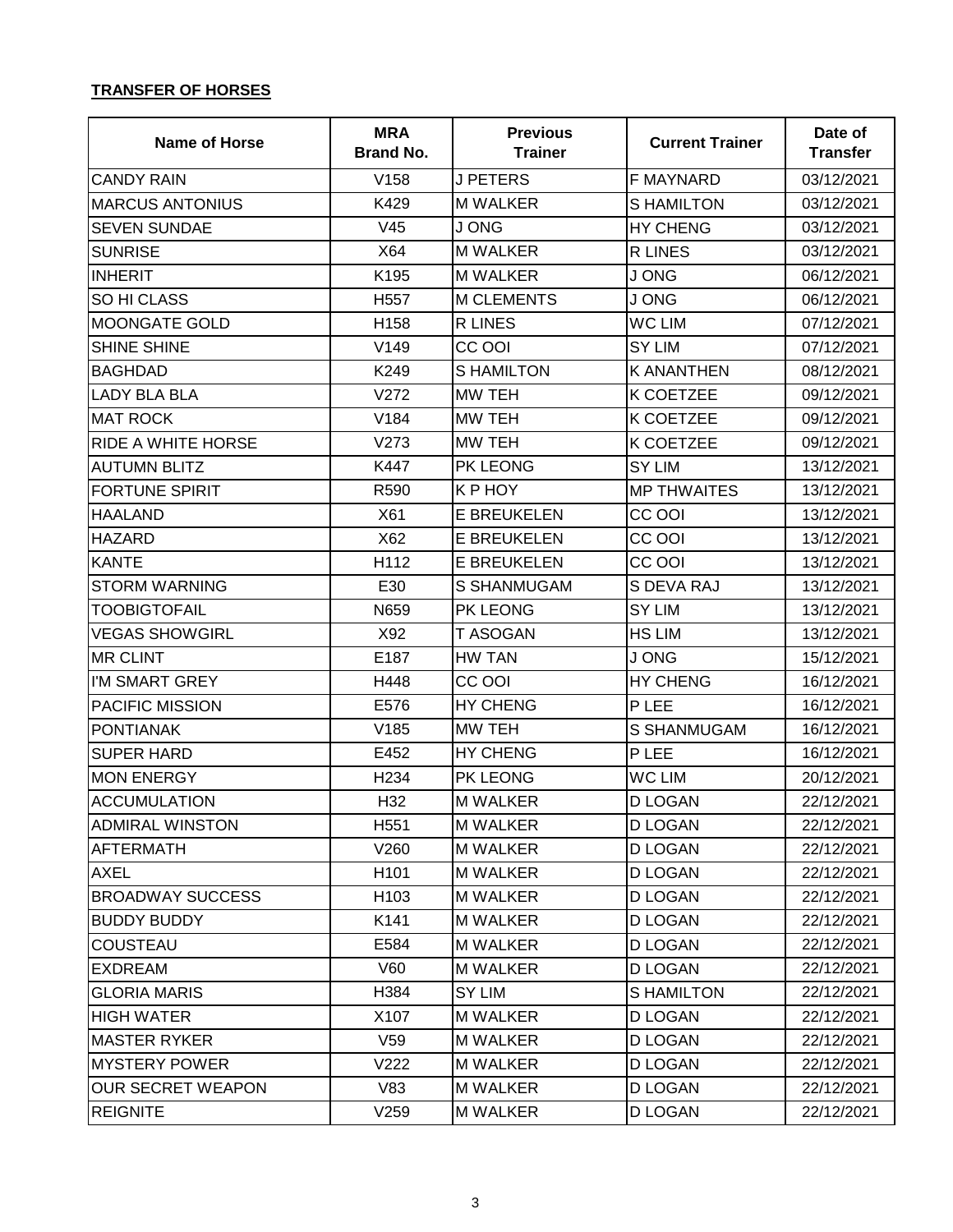| <b>Name of Horse</b>     | <b>MRA</b><br><b>Brand No.</b> | <b>Previous</b><br><b>Trainer</b> | <b>Current Trainer</b> | Date of<br><b>Transfer</b> |
|--------------------------|--------------------------------|-----------------------------------|------------------------|----------------------------|
| <b>SILENT PARTNER</b>    | H418                           | <b>M WALKER</b>                   | <b>D LOGAN</b>         | 22/12/2021                 |
| <b>SPEEDY MISSILE</b>    | V61                            | <b>M WALKER</b>                   | <b>D LOGAN</b>         | 22/12/2021                 |
| <b>STENMARK</b>          | V <sub>187</sub>               | <b>M WALKER</b>                   | D LOGAN                | 22/12/2021                 |
| TE AKAU BEN              | X156                           | <b>M WALKER</b>                   | <b>D LOGAN</b>         | 22/12/2021                 |
| <b>TIME LORD</b>         | H395                           | <b>M WALKER</b>                   | D LOGAN                | 22/12/2021                 |
| WEDNESDAY                | V104                           | <b>M WALKER</b>                   | <b>D LOGAN</b>         | 22/12/2021                 |
| <b>BRIGGS</b>            | X136                           | <b>M WALKER</b>                   | D LOGAN                | 23/12/2021                 |
| <b>BRUTUS</b>            | K282                           | <b>M WALKER</b>                   | D LOGAN                | 23/12/2021                 |
| <b>COSMIC SANDS</b>      | X134                           | <b>M WALKER</b>                   | <b>D LOGAN</b>         | 23/12/2021                 |
| <b>DECEPTION</b>         | X135                           | <b>M WALKER</b>                   | D LOGAN                | 23/12/2021                 |
| <b>ELLIOT NESS</b>       | V188                           | <b>M WALKER</b>                   | D LOGAN                | 23/12/2021                 |
| <b>ENTERTAINER</b>       | V124                           | <b>M WALKER</b>                   | <b>D LOGAN</b>         | 23/12/2021                 |
| <b>HADEER</b>            | K430                           | <b>M WALKER</b>                   | <b>D LOGAN</b>         | 23/12/2021                 |
| <b>HIDDEN PROMISE</b>    | C <sub>261</sub>               | <b>M WALKER</b>                   | <b>D LOGAN</b>         | 23/12/2021                 |
| <b>KING ARTHUR</b>       | V258                           | <b>M WALKER</b>                   | <b>D LOGAN</b>         | 23/12/2021                 |
| <b>OLYMPIA</b>           | V164                           | <b>M WALKER</b>                   | D LOGAN                | 23/12/2021                 |
| <b>OUR FINAL OFFER</b>   | V238                           | <b>M WALKER</b>                   | <b>D LOGAN</b>         | 23/12/2021                 |
| <b>RED ROVER</b>         | H <sub>526</sub>               | <b>M WALKER</b>                   | <b>D LOGAN</b>         | 23/12/2021                 |
| <b>BERLINETTA</b>        | C <sub>531</sub>               | K P HOY                           | <b>MP THWAITES</b>     | 24/12/2021                 |
| <b>DIAMOND SET</b>       | H <sub>553</sub>               | K P HOY                           | <b>MP THWAITES</b>     | 24/12/2021                 |
| <b>DRAGON TYCOON</b>     | X41                            | R LE GRANGE                       | <b>D MEAGHER</b>       | 24/12/2021                 |
| <b>EMPHATIC</b>          | X146                           | R LE GRANGE                       | <b>D MEAGHER</b>       | 24/12/2021                 |
| <b>FIRST PASSTHEPOST</b> | E59                            | K P HOY                           | <b>MP THWAITES</b>     | 24/12/2021                 |
| <b>GOLD VALLEY</b>       | H419                           | K P HOY                           | <b>MP THWAITES</b>     | 24/12/2021                 |
| <b>GOOD NEWS</b>         | N121                           | K P HOY                           | <b>MP THWAITES</b>     | 24/12/2021                 |
| <b>GREAT HERO</b>        | V176                           | K P HOY                           | <b>MP THWAITES</b>     | 24/12/2021                 |
| <b>HONGCHEN</b>          | R <sub>51</sub>                | K P HOY                           | <b>MP THWAITES</b>     | 24/12/2021                 |
| I AM SACRED              | V62                            | <b>M WALKER</b>                   | J TAN                  | 24/12/2021                 |
| <b>KENG MAK MAK</b>      | E55                            | K P HOY                           | <b>MP THWAITES</b>     | 24/12/2021                 |
| LOOKS GOOD               | E316                           | K P HOY                           | <b>MP THWAITES</b>     | 24/12/2021                 |
| <b>LUCK MAK MAK</b>      | E419                           | K P HOY                           | <b>MP THWAITES</b>     | 24/12/2021                 |
| <b>MADE IN CHINA</b>     | E112                           | K P HOY                           | <b>MP THWAITES</b>     | 24/12/2021                 |
| <b>MAPLE RISING</b>      | H92                            | K P HOY                           | <b>MP THWAITES</b>     | 24/12/2021                 |
| <b>MERMAID</b>           | K71                            | K P HOY                           | <b>MP THWAITES</b>     | 24/12/2021                 |
| MOMENT OF JUSTICE        | C <sub>18</sub>                | K P HOY                           | <b>MP THWAITES</b>     | 24/12/2021                 |
| <b>PEARL KING</b>        | C260                           | P LEE                             | AB ABDULLAH            | 24/12/2021                 |
| <b>RED SYMPHONY</b>      | E310                           | K P HOY                           | <b>MP THWAITES</b>     | 24/12/2021                 |
| <b>SACRED CROIX</b>      | H <sub>294</sub>               | <b>M WALKER</b>                   | J TAN                  | 24/12/2021                 |
| <b>SACRED GIFT</b>       | K257                           | <b>M WALKER</b>                   | J TAN                  | 24/12/2021                 |
| <b>SACRED JUDGEMENT</b>  | K325                           | <b>M WALKER</b>                   | J TAN                  | 24/12/2021                 |
| <b>SAVVY COMMAND</b>     | V17                            | <b>M WALKER</b>                   | J TAN                  | 24/12/2021                 |
| <b>SNAGGLE PUSS</b>      | E135                           | K P HOY                           | <b>MP THWAITES</b>     | 24/12/2021                 |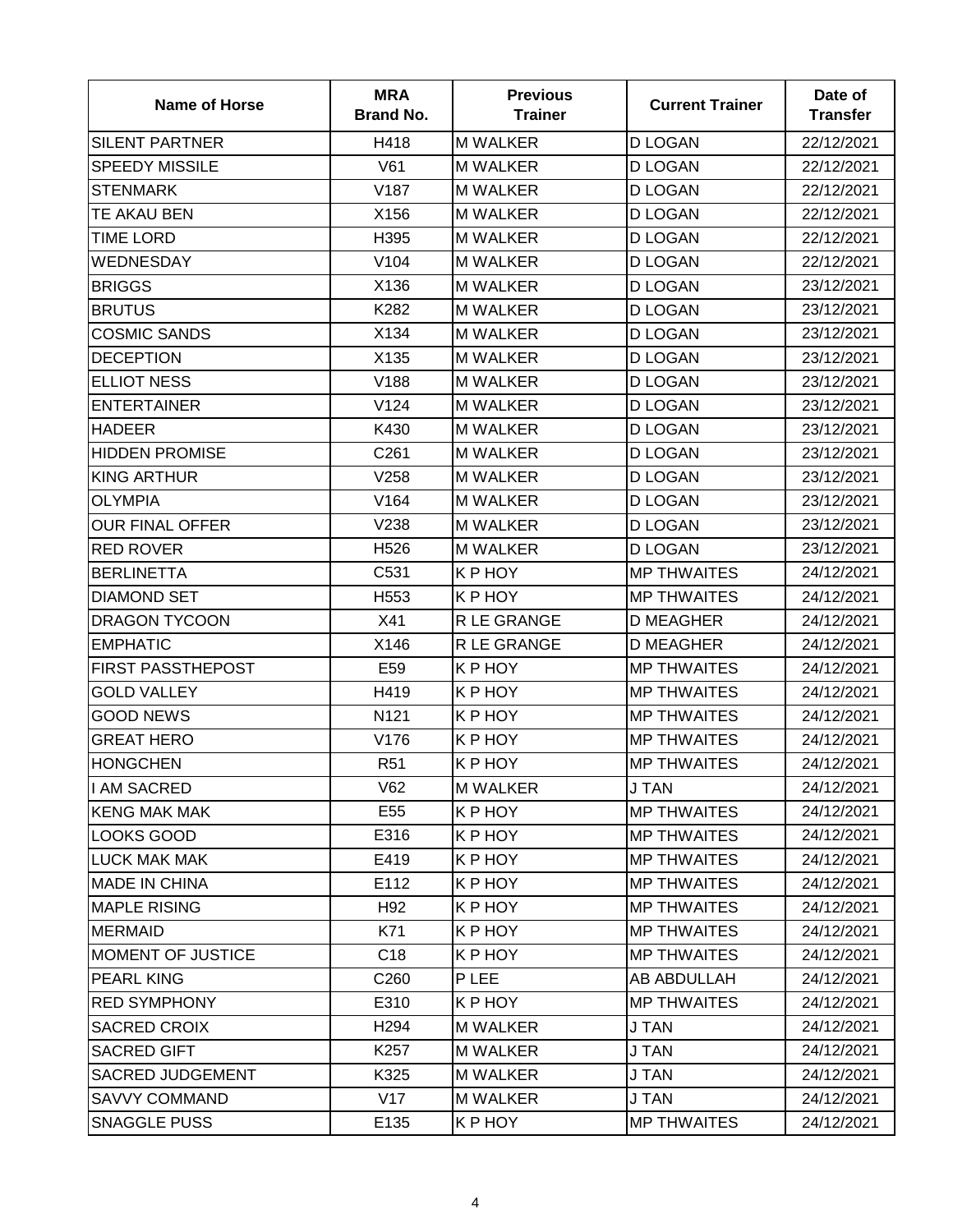| Name of Horse           | <b>MRA</b><br><b>Brand No.</b> | <b>Previous</b><br><b>Trainer</b> | <b>Current Trainer</b> | Date of<br><b>Transfer</b> |
|-------------------------|--------------------------------|-----------------------------------|------------------------|----------------------------|
| <b>TAIL SPIN</b>        | C118                           | <b>KPHOY</b>                      | <b>MP THWAITES</b>     | 24/12/2021                 |
| <b>THANK YOU BOSS</b>   | W268                           | K P HOY                           | <b>MP THWAITES</b>     | 24/12/2021                 |
| THUNDER DRAGON          | H238                           | K P HOY                           | <b>MP THWAITES</b>     | 24/12/2021                 |
| <b>ULURU</b>            | K <sub>23</sub>                | K P HOY                           | <b>MP THWAITES</b>     | 24/12/2021                 |
| <b>WHAT A BOSS</b>      | K118                           | K P HOY                           | <b>MP THWAITES</b>     | 24/12/2021                 |
| <b>ZAC KASA</b>         | E307                           | <b>M WALKER</b>                   | <b>D LOGAN</b>         | 24/12/2021                 |
| DOC HUDSON              | H <sub>219</sub>               | <b>L DRAGON</b>                   | D KOK                  | 27/12/2021                 |
| <b>EASTER MATE</b>      | C419                           | K P HOY                           | <b>MP THWAITES</b>     | 27/12/2021                 |
| FABU                    | X66                            | <b>L DRAGON</b>                   | <b>JONG</b>            | 27/12/2021                 |
| <b>FIGHT TO VICTORY</b> | H72                            | <b>L DRAGON</b>                   | J ONG                  | 27/12/2021                 |
| <b>GRANDPA MICK MAC</b> | H64                            | <b>L DRAGON</b>                   | J ONG                  | 27/12/2021                 |
| <b>MAJULAH</b>          | W503                           | K P HOY                           | <b>MP THWAITES</b>     | 27/12/2021                 |
| <b>METAGROSS</b>        | H <sub>134</sub>               | K P HOY                           | <b>MP THWAITES</b>     | 27/12/2021                 |
| <b>MR ALFONSO</b>       | H479                           | K P HOY                           | <b>MP THWAITES</b>     | 27/12/2021                 |
| <b>OPUNAKE</b>          | V <sub>58</sub>                | <b>L DRAGON</b>                   | J ONG                  | 27/12/2021                 |
| <b>ROMAN CLASSIC</b>    | C475                           | L DRAGON                          | J ONG                  | 27/12/2021                 |
| <b>RUSTY RUST</b>       | V84                            | <b>L DRAGON</b>                   | J ONG                  | 27/12/2021                 |
| <b>SECRET AGENT</b>     | H <sub>555</sub>               | K P HOY                           | <b>MP THWAITES</b>     | 27/12/2021                 |
| <b>SEE YAH</b>          | H <sub>550</sub>               | <b>L DRAGON</b>                   | J ONG                  | 27/12/2021                 |
| <b>SOUND THE SIREN</b>  | H396                           | <b>L DRAGON</b>                   | J ONG                  | 27/12/2021                 |
| <b>WHAT YOU LIKE</b>    | H <sub>286</sub>               | <b>L DRAGON</b>                   | J ONG                  | 27/12/2021                 |
| <b>BJ LEGACY</b>        | K428                           | S DEVA RAJ                        | <b>K ANANTHEN</b>      | 31/12/2021                 |
| <b>DINAR</b>            | X78                            | <b>M WALKER</b>                   | J LIM                  | 31/12/2021                 |
| <b>HAMAMA</b>           | X73                            | <b>M WALKER</b>                   | J LIM                  | 31/12/2021                 |
| <b>KINVER EDGE</b>      | X69                            | <b>M WALKER</b>                   | J LIM                  | 31/12/2021                 |
| <b>MAAROOF</b>          | X71                            | <b>M WALKER</b>                   | J LIM                  | 31/12/2021                 |
| <b>ONE FOR ALL</b>      | C <sub>5</sub>                 | <b>S SHANMUGAM</b>                | S DEVA RAJ             | 31/12/2021                 |
| QAIDOOM                 | X74                            | <b>M WALKER</b>                   | J LIM                  | 31/12/2021                 |
| <b>VOLUMINOUS</b>       | H561                           | <b>M CLEMENTS</b>                 | J O'HARA               | 31/12/2021                 |

# **DELETIONS** (Total: 16)

ELITE ROCKET (E137 - 24/12/2021), FLASH THE FLAG (H474 - 15/12/2021), FLYING SHADOW (W38 - 15/12/2021), GYARADOS (E242 - 07/12/2021), I'M COMING (H231 - 08/12/2021), INDOMITABLE SPEED (H263 - 13/12/2021), KO OLINA (H306 - 07/12/2021), MASTRO GEPPETTO (H106 - 28/12/2021), MR SHORTIE'S (C517 - 17/12/2021), NOVA RANGER (C242 - 13/12/2021), READY TO STRIKE (C516 - 17/12/2021), RED SAPPHIRE (R378 - 16/12/2021), SO ON (W418 - 08/12/2021), TIGER BOSS (E569 - 17/12/2021), TRINITY GLAMOUR (C409 - 15/12/2021), WARRIOR KING (H77 - 22/12/2021)